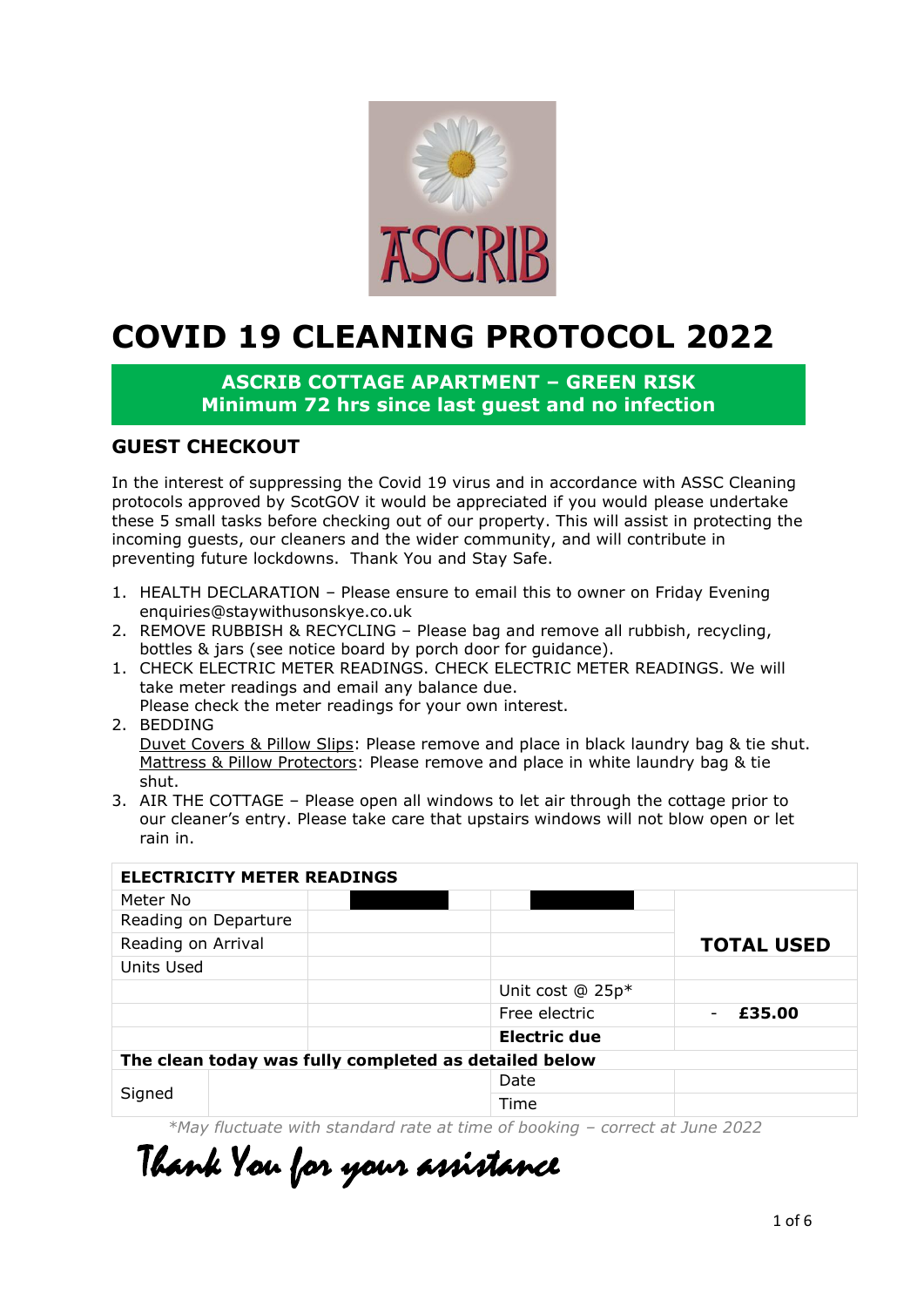| <b>CLEANERS INSTRUCTIONS &amp; CHECKLIST</b> |                                                                                                                                                                                                                                                                                                                                                                                                                                                                                                                                                                                                                                                                                                                   |             |
|----------------------------------------------|-------------------------------------------------------------------------------------------------------------------------------------------------------------------------------------------------------------------------------------------------------------------------------------------------------------------------------------------------------------------------------------------------------------------------------------------------------------------------------------------------------------------------------------------------------------------------------------------------------------------------------------------------------------------------------------------------------------------|-------------|
|                                              | <b>ACTION</b>                                                                                                                                                                                                                                                                                                                                                                                                                                                                                                                                                                                                                                                                                                     | <b>DONE</b> |
| $\mathbf{1}$                                 | <b>CLEANER ON ARRIVAL-</b><br>CONFIRM WELL & FIT TO WORK<br>$\bullet$<br>CONFIRM GREEN clean appropriate $-72$ hrs min since guests left<br>PPE ON - scrubs, crocs, gloves, mask, Visor while vacuuming and<br>$\bullet$<br>cleaning shower<br>PROTOCOL OFFLOAD > CLEAN > SANITISE<br>$\bullet$<br>USE ASCRIB CLEANING BOX - dedicated clothes, mop                                                                                                                                                                                                                                                                                                                                                               |             |
| $\overline{2}$                               | <b>CHECK GUEST CHECKOUT COMPLETED, if not - implement</b>                                                                                                                                                                                                                                                                                                                                                                                                                                                                                                                                                                                                                                                         |             |
| 3                                            | <b>REMOVE</b><br>Laundry bags for washing off site<br>Flowers to compost & wash Vases<br>Bed throws & Floor Rugs to air outdoors<br>Clean and reset fires                                                                                                                                                                                                                                                                                                                                                                                                                                                                                                                                                         |             |
| $\overline{4}$                               | <b>WASH &amp; SANITISE GLOVES</b>                                                                                                                                                                                                                                                                                                                                                                                                                                                                                                                                                                                                                                                                                 |             |
| 5                                            | <b>STANDARD CLEAN THROUGHOUT + EXTRA CARE on 'HIGH TOUCH'</b><br><b>POINTS</b> use checklists provided, tick complete, note any problems, sign off<br>Using micro fibre duster & clothes, warm water and standard cleaning agent as<br>appropriate.                                                                                                                                                                                                                                                                                                                                                                                                                                                               |             |
| 6                                            | <b>WASH &amp; SANITISE GLOVES</b>                                                                                                                                                                                                                                                                                                                                                                                                                                                                                                                                                                                                                                                                                 |             |
| $\overline{7}$                               | DISINFECT 'HIGH TOUCH' POINTS, - use checklists below Use new clean<br>clothes and mops. Disinfect with VIRAL SPRAY, spray or rub on and<br>leave<br>All Surfaces (except hardwood) - Use Viral Spray throughout<br>Hardwood - use 'Zoflora' spray solution or 'Dew Disinfect' EN144476, Log 5<br>Exit cottage at least 2 hrs before guest arrival or Fog                                                                                                                                                                                                                                                                                                                                                         |             |
| 8                                            | <b>REMOVE ALL CLEANING MATERIALS</b><br>Wash all clothes and mop heads etc at 60 degrees                                                                                                                                                                                                                                                                                                                                                                                                                                                                                                                                                                                                                          |             |
| 9                                            | <b>PRE ENTRY FOGGING **</b> Carry out fogging of each room, prior to guest<br>entry for if cleaners depart less than 2 hrs before guest arrival as follows;<br>Use DEW Fogging Machine + DEW Mist [certified to BS EN14476]<br>$\bullet$<br>Set Fogger to a setting of 15 microns<br>Isolate Fire Alarms Sensors at Fire Panel &/or cover all sensor heads<br>$\bullet$<br>In each room, close windows, open cupboard doors and drawers<br>$\bullet$<br>Stand in centre of room or furthest point, work fogger from heigh to<br>$\bullet$<br>low and turnaround slowly ensuring all areas are covered<br>Fog each room, leave cottage and wait 10 mins<br>$\bullet$<br><b>REACTIVATE FIRE ALARMS</b><br>$\bullet$ |             |
| 10                                           | <b>REMOVE ALL PPE BEFORE TRAVELLING HOME</b><br>Bag and remove from site for washing at 60 degrees                                                                                                                                                                                                                                                                                                                                                                                                                                                                                                                                                                                                                |             |

**r**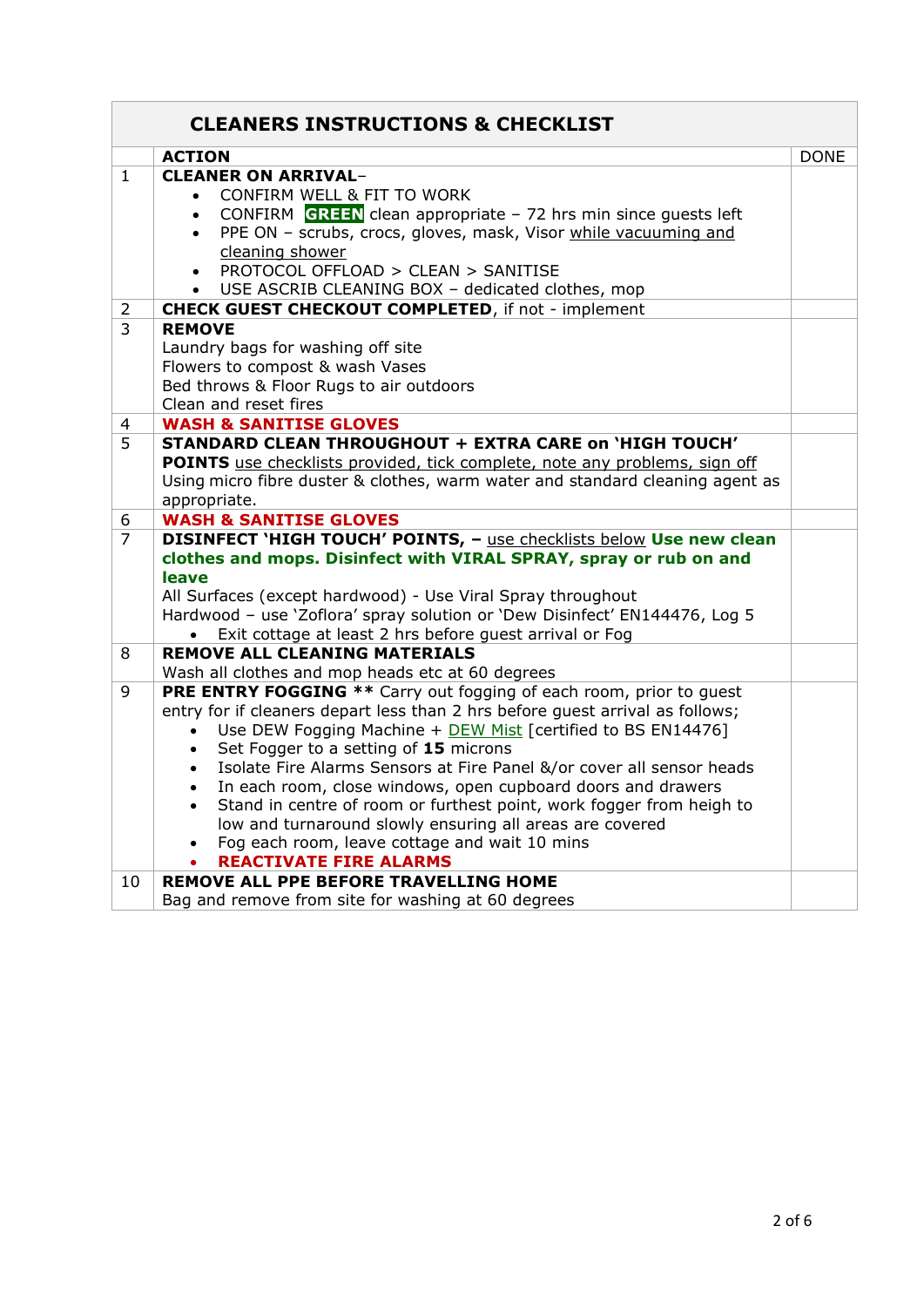|                | <b>UPSTAIRS BEDROOM</b>                                                                                      |  |
|----------------|--------------------------------------------------------------------------------------------------------------|--|
| $\mathbf{1}$   | <b>GENERAL CLEAN - see 5 above</b>                                                                           |  |
|                | Windows / Mirror<br>All Wardrobes, Chest of Drawers, Units                                                   |  |
|                | Small stool                                                                                                  |  |
|                | <b>Bed</b>                                                                                                   |  |
|                | Bedside Lights                                                                                               |  |
|                | Coasters, candle holders<br><b>Heater &amp; Controls</b>                                                     |  |
|                | Floor, sweep, clean-off spills, etc.                                                                         |  |
| $\overline{2}$ | <b>DISINFECT 'HIGH TOUCH' POINTS - see 7 above</b>                                                           |  |
|                | wash & sanitise gloves                                                                                       |  |
|                | <b>Window Handles</b>                                                                                        |  |
|                | Light Switches/electric sockets<br>Wardrobe door handles, Drawer handles, Bedside unit handles, Coat hangers |  |
|                | Bedhead/Footer/Side bars                                                                                     |  |
|                | Stool                                                                                                        |  |
|                | MAKE BED - REPLACE CUSHION - REPLACE BEDTHROW                                                                |  |
|                | Bedside Lights/coasters/candle holders                                                                       |  |
|                | BT Hub / password notice<br><b>Heater Controls</b>                                                           |  |
|                | <b>Replace Flowers</b>                                                                                       |  |
|                | Floor - Disinfect with VIRAL SPRAY, and MOP Floor                                                            |  |
|                | Replace floor rugs                                                                                           |  |
|                | NOTE - Clean but not disinfected/sanitised: Ceiling light fittings   Bed                                     |  |
|                | canopies + poles   Walls   Pictures   Spinning Wheel   Bannister Spindles                                    |  |
|                | <b>STAIRS &amp; DOWNSTAIRS HALL</b>                                                                          |  |
| $\mathbf{1}$   | <b>GENERAL CLEAN - see 5 above</b>                                                                           |  |
|                | Low level cupboard door frames and panels on stair<br>Skirting                                               |  |
|                | <b>Bannisters</b>                                                                                            |  |
|                | Handrail & Posts                                                                                             |  |
|                | Vacuum stair & hall carpet                                                                                   |  |
|                | <b>Heater &amp; Controls</b>                                                                                 |  |
| $\overline{2}$ | Chair<br><b>DISINFECT 'HIGH TOUCH' POINTS - see 7 above</b>                                                  |  |
|                | wash & sanitise gloves                                                                                       |  |
|                | Door Frames and panels on stairs                                                                             |  |
|                | Skirting                                                                                                     |  |
|                | Handrail & Posts,                                                                                            |  |
|                | <b>Heater Controls</b><br>Chair                                                                              |  |
|                | <b>NOTE</b> - Clean but not disinfected/sanitised: Wall light fittings   Ceiling light                       |  |
|                | fittings and shade   smoke detector   hanging decorations on walls   pictures                                |  |
|                | noticeboard                                                                                                  |  |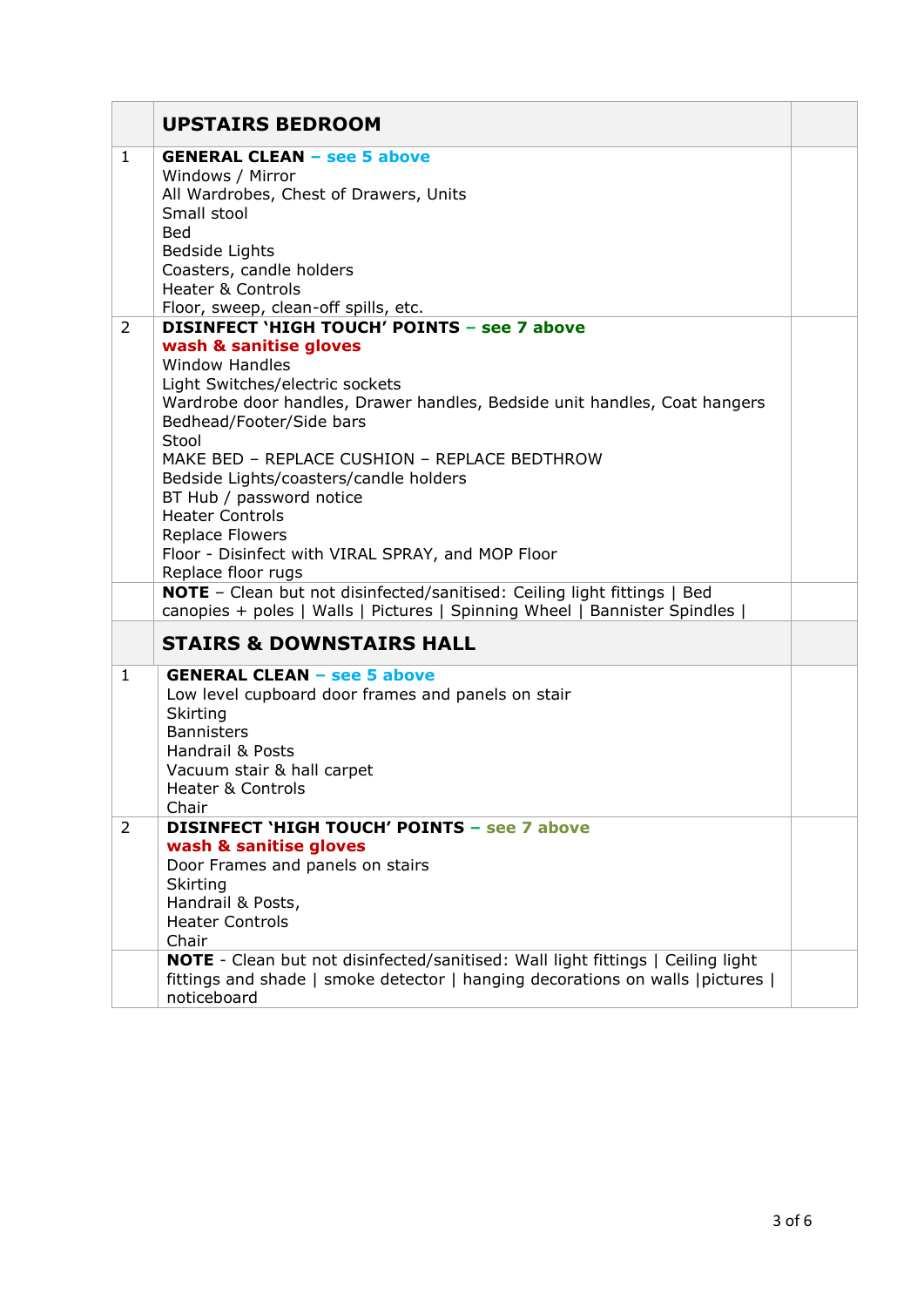|                | <b>DOWNSTAIRS BEDROOM</b>                                                                                           |  |
|----------------|---------------------------------------------------------------------------------------------------------------------|--|
| $\mathbf{1}$   | <b>GENERAL CLEAN - see 5 above</b>                                                                                  |  |
|                | Windows / Mirror<br>All Wardrobes, Chest of Drawers, Units                                                          |  |
|                | <b>Bed</b>                                                                                                          |  |
|                | Bedside Lights                                                                                                      |  |
|                | Coasters, candle holders<br>Heater                                                                                  |  |
|                | Floor, sweep, clean-off spills, etc.                                                                                |  |
| $\overline{2}$ | <b>HIGH TOUCH POINTS - see 7 above</b>                                                                              |  |
|                | wash & sanitise gloves<br>Door handles (inside and out)                                                             |  |
|                | Window Handles/Trickle Vents - Window cross bar                                                                     |  |
|                | Light Switches/Electric Sockets                                                                                     |  |
|                | Wardrobe door handles, Drawer handles, Bedside unit handles, Coat hangers<br>Bedhead/Footer, Top rail and Bed-knobs |  |
|                | MAKE BED - REPLACE CUSHION - REPLACE BEDTHROW                                                                       |  |
|                | Bedside Lights/Coasters/Candle holders                                                                              |  |
|                | <b>Heater Controls</b>                                                                                              |  |
|                | <b>Replace Flowers</b><br>Floor - Disinfect with VIRAL SPRAY, and MOP Floor                                         |  |
|                | Replace floor rugs                                                                                                  |  |
|                | NOTE - Clean but not disinfected/sanitised: Ceiling light fittings   Bed                                            |  |
|                | canopies, poles & drapes   Bed Uprights   Walls   Picture & Mirror Frame  <br>Extension lead under bed              |  |
|                |                                                                                                                     |  |
|                | <b>SITTING ROOM</b>                                                                                                 |  |
| $\mathbf{1}$   | <b>GENERAL CLEAN - see 5 above</b><br>Door handles, door frame & glass panel                                        |  |
|                | Mantel-piece & Candle-holders                                                                                       |  |
|                | Windows                                                                                                             |  |
|                | Window Handles/Trickle vents - Window cross bar                                                                     |  |
|                | Light Switches/Electric Sockets<br>All Cabinets, tables & handles                                                   |  |
|                | Sofas & Chairs                                                                                                      |  |
|                | TV, Set-top Box, CD, TV Remote-controls                                                                             |  |
|                | Table Lights, plugs, switches<br>Coasters, candle holders                                                           |  |
|                | Shovel/coal bucket/fireguard                                                                                        |  |
|                | Floor, sweep, clean-off spills, etc.                                                                                |  |
| $\overline{2}$ | <b>HIGH TOUCH POINTS - see 7 above</b>                                                                              |  |
|                | wash & sanitise gloves<br>1. Door handles & window above handle (inside and out)                                    |  |
|                | 2. Window Handles/Trickle Vents - Window cross bar                                                                  |  |
|                | 3. Light Switches/Electric Sockets                                                                                  |  |
|                | 4. Cabinet & Drawer Handles<br>5. TV, Set-top Box, CD, TV Remote-controls                                           |  |
|                | 6. Table Lights/Plugs/Coasters/Candle-holders                                                                       |  |
|                | 7. Replace Flowers                                                                                                  |  |
|                | 8. Floor - Disinfect with VIRAL SPRAY, and MOP Floor                                                                |  |
|                | 9. Replace floor rugs<br>NOTE - Clean but not disinfected/sanitised: Ceiling light fittings   Walls                 |  |
|                | Ornaments on top Shelf   TV Cables etc   Glass Sea Shell Bowls   Candle                                             |  |
|                | Holders   Walls   Picture Frames   Games and Books   Visitor Information                                            |  |
|                | <b>Brochures</b>                                                                                                    |  |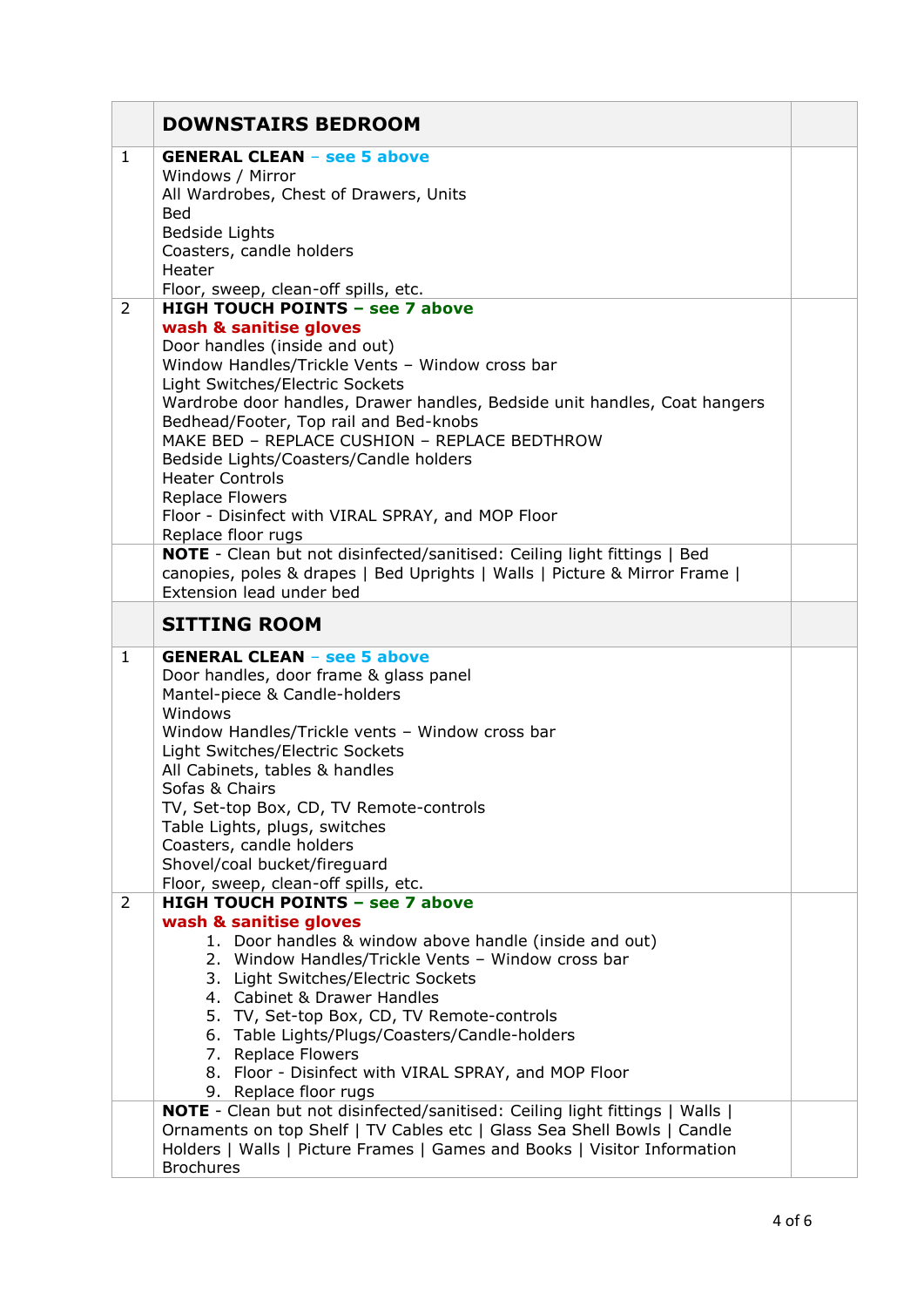|                | <b>KITCHEN</b>                                                                                                                                                                                                                                                                                                                                                                                                                                                                                                                                                                                                                                                                                                                                                                                                                                                                                         |  |
|----------------|--------------------------------------------------------------------------------------------------------------------------------------------------------------------------------------------------------------------------------------------------------------------------------------------------------------------------------------------------------------------------------------------------------------------------------------------------------------------------------------------------------------------------------------------------------------------------------------------------------------------------------------------------------------------------------------------------------------------------------------------------------------------------------------------------------------------------------------------------------------------------------------------------------|--|
| 1              | <b>GENERAL CLEAN - see 5 above</b><br>Check inside all high cupboards, All Crockery, Cups, Glasses, Utensils -<br>Shelves etc, clean as required.<br>Clean all high cupboard doors, drawers, handles<br>Cooker-Hood & Splashback<br>Clean hob and oven<br>Fire-blanket<br>Light switches<br>Microwave inside and out<br>Toasters/kettles/utensil-jars/table-mats/chopping boards<br>Worktops<br>Fire extinguisher<br>Immersion heater switch<br>Clean inside fridge / outside doors & handles<br>Clean washing machine doors handles<br>Check inside pot cupboards, clean as required<br>Clean all cupboard doors, drawers, handles<br>Clean sink, taps, basin, dish rack<br>Window<br>Big Cupboard - door handle, electric meter, cleaning boxes, brush handles,<br>dustpan and brush, vaccum, mop bucket, Replace oven glove<br>Table & Chairs<br><b>Bin</b><br>Floor, sweep, clean-off spills, etc. |  |
| $\overline{2}$ | <b>HIGH TOUCH POINTS - see7 above</b><br>wash & sanitise gloves<br>All Cupboard and door and drawer handles<br>All handles and knobs on hob and oven<br>Fireblanket<br>Light switches<br>Microwave controls out<br>Toasters/kettles handles and controls<br>Table-mats<br>Worktops<br>Fire extinguisher<br>Immersion heater switch<br>Fridge doors & handles<br>Washing machine doors handles<br>Low level cupboard doors handles<br>Sink, taps, plugs, basin<br>Window handles, cross bar and trickle vents<br>Big Cupboard - door handle, electric meter, cleaning boxes, brush handles,<br>dustpan and brush, vaccum, mop bucket, Replace oven glove<br>Table & Chairs<br><b>Bin</b><br>Floor - Disinfect with VIRAL SPRAY, and MOP Floor<br>NO TOWELS AVAILABLE<br><b>NOTE</b> - Clean but not disinfected/sanitised: Ceiling light fittings   Walls                                               |  |